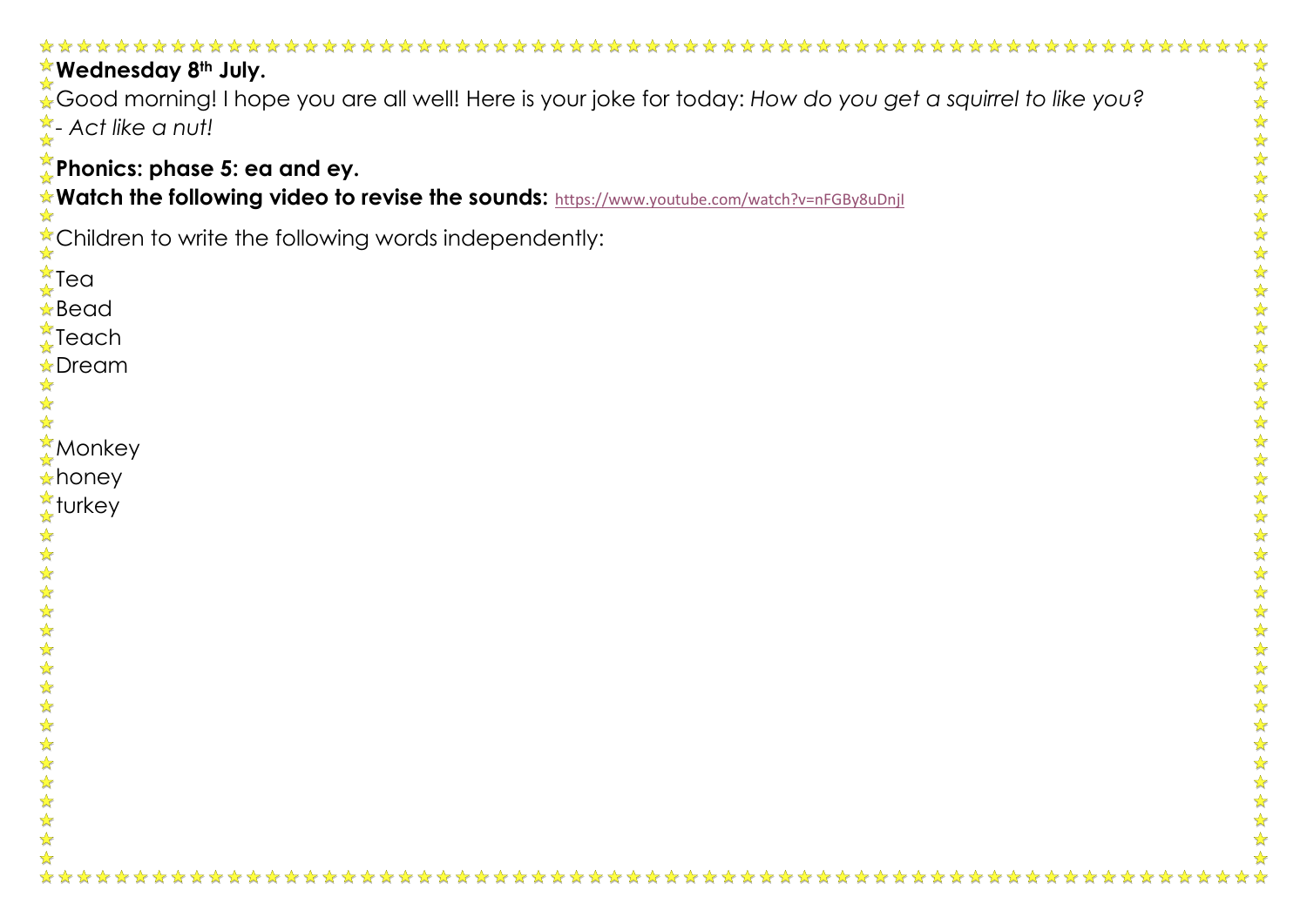| I can find the products of the 2 times table.<br>Circle the products. |                            |
|-----------------------------------------------------------------------|----------------------------|
| 15                                                                    | 20                         |
| 2                                                                     | 12                         |
| 4<br>10                                                               | 11                         |
| 10<br>15<br>17                                                        | 16                         |
| o                                                                     |                            |
| 13<br>$\frac{1}{2}$<br>18<br>25 25 25<br>$\frac{1}{\sqrt{2}}$         | ************************** |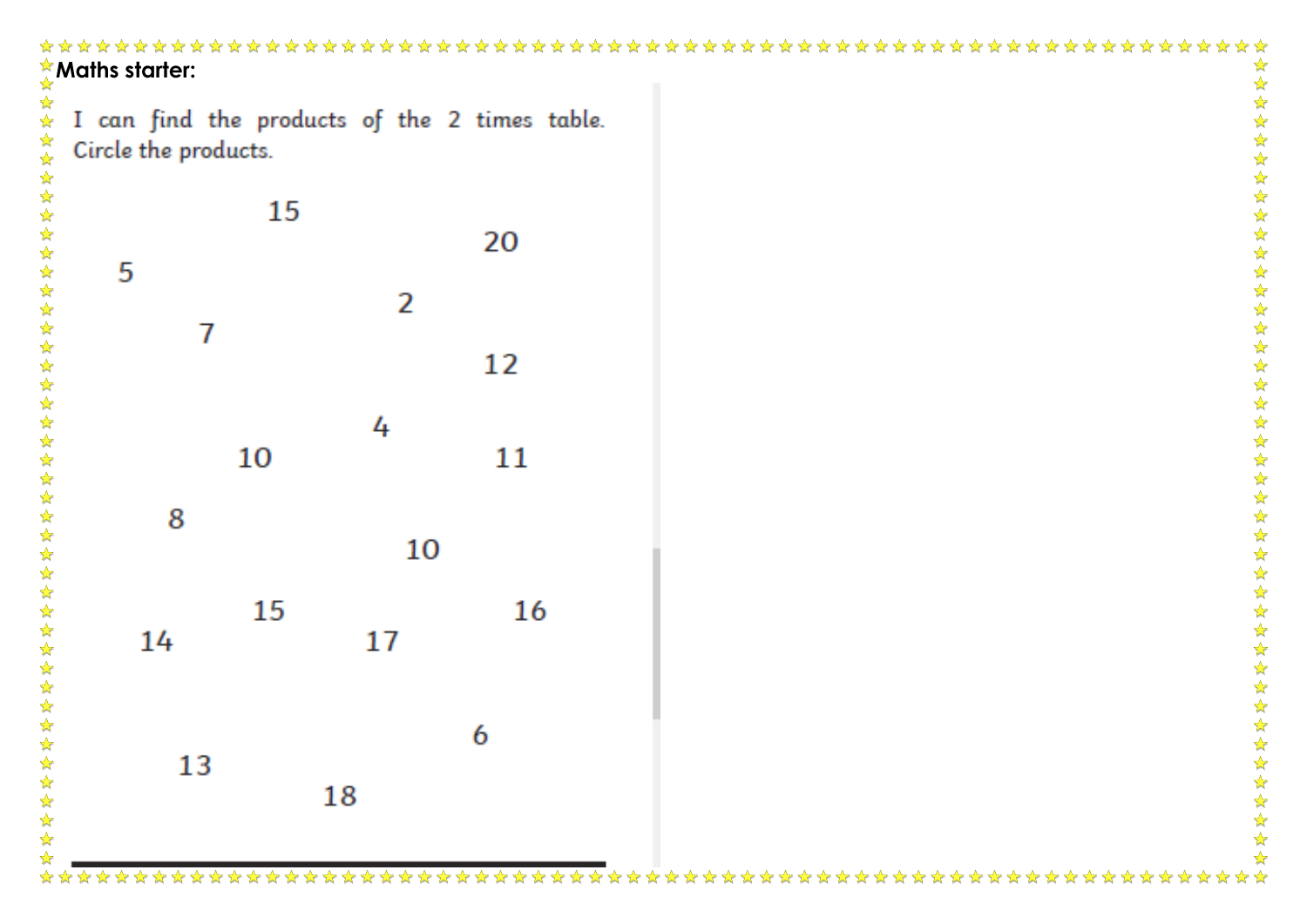$\star$  Maths:

# **One More, One Less**

 $\frac{1}{2}$ ☆  $\frac{1}{2}$ 计算

 $\frac{1}{2}$ 

5555

 $\frac{1}{2}$ 55年

\*\*\*\*\*

外外外外外

 $\frac{1}{\sqrt{2}}$ 

 $\frac{1}{\sqrt{2}}$ 

女女女女女女女女女女女女女女女女女女

 $\frac{\lambda}{\lambda^2}$ 

### **Notes and Guidance**

Children find one more and one less than given numbers or amounts to 100

Children use concrete materials and physically add 1 more or take 1 away before moving to more abstract methods such as number tracks or hundred squares.

### **Varied Fluency**

Use manipulatives and ask children to show one more and one less than the given amounts.







Complete the missing numbers.



# **Mathematical Talk**

- Do we need to add more or take some away? How can we represent this?
- How many tens were there? How many tens are there now? How many ones were there? How many ones are there now? Which place value column changes when finding 1 more and 1 less?

What happens when I find 1 more than a number with 9 ones? What happens when I find 1 less than a number with 1 one?

Use the number cards to make 2 digit numbers.

Now write down one more and one less than the numbers you

Use equipment if needed.

have made.

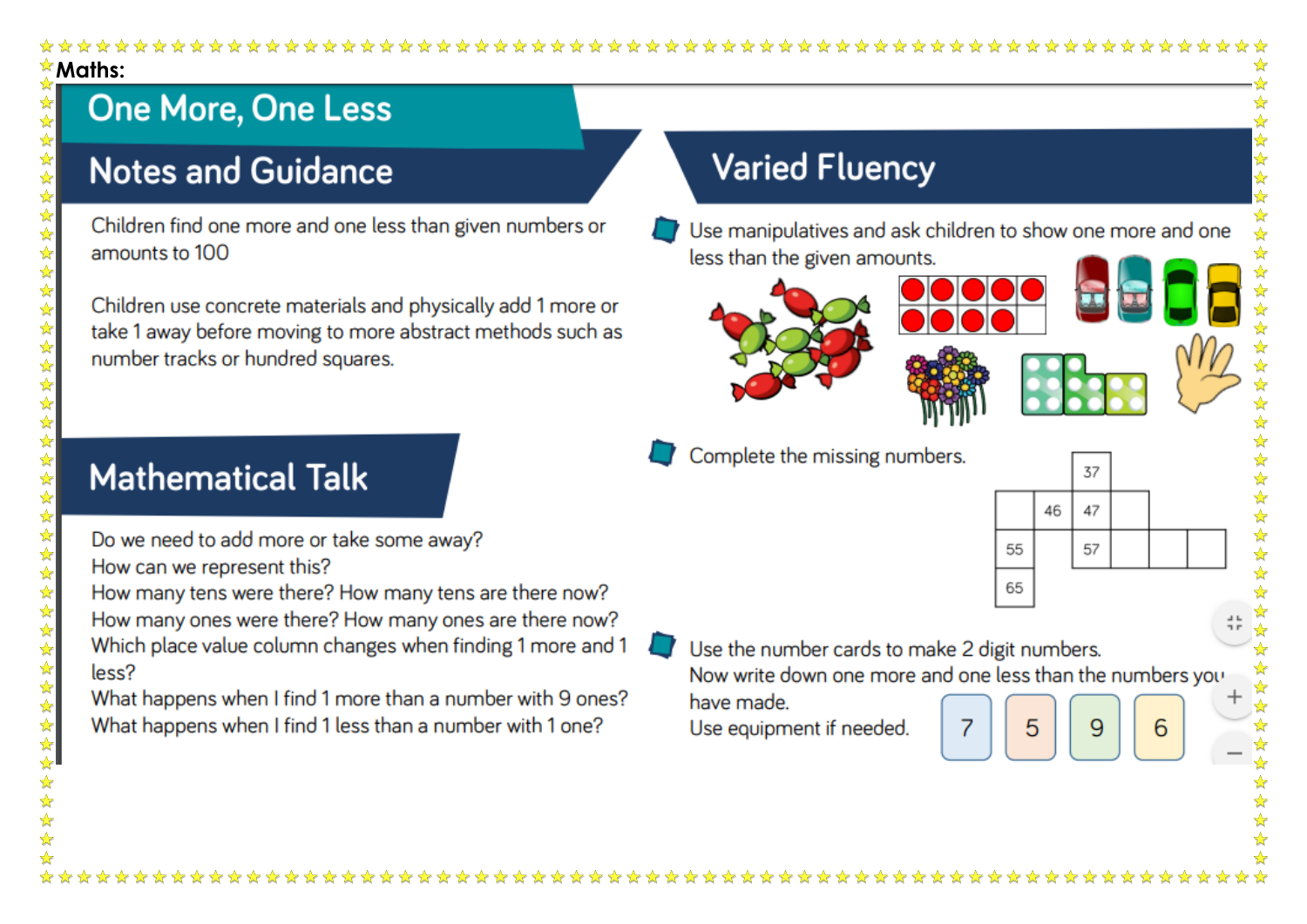#### 

A

R

W

# 外外外外外 **One More, One Less**

 $\frac{1}{\sqrt{2}}$ 

\*\*\*\*\*\*\*\*\*\*\*\*\*\*\*\*\*\*\*\*\*\*\*\*\*\*\*\*\*\*

外外外外外

# **Reasoning and Problem Solving**

Can you move two of the counters so Rosie has 1 more than Alex and Whitney has 1 less than Alex? Alex

|  |  |  | Rosie |
|--|--|--|-------|
|  |  |  |       |
|  |  |  |       |

Whitney Always, Sometimes or Never True?

When finding 1 less than a number, the tens digit of the number stays the same.



### Reading for pleasure.

쁖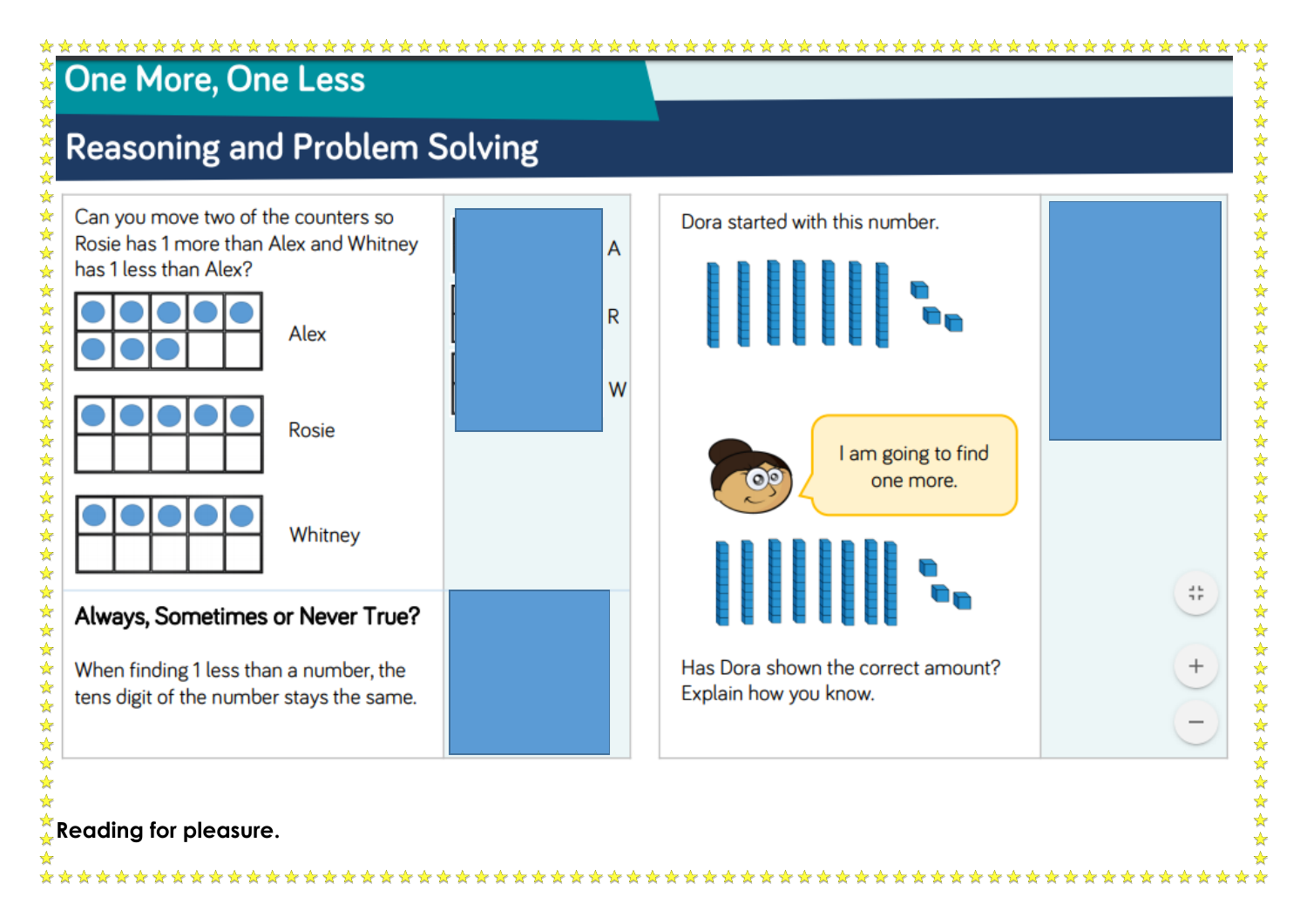#### **Literacy:**

Go back to the written story of *Hickory Dickory Dock.* Re-read it, but pay close attention to the creatures in the <u><del></del></u>≴story.

Now look at the 'Number Name Rhymes' (below). Look at the first digit, 1, and write in the number name- *one.*  Then read each of the rhyming words for one and neatly cross out the word that **does not** rhyme with one (*phone).* Repeat for the numbers two to ten: *What do you notice about the spellings of the rhyming words? Do they have to be spelt the same way to rhyme? NO! it is the same sound that matters.* 

☆ ☆  $\frac{1}{\sqrt{2}}$ 外外

冷冷

冷冷

外外  $\frac{1}{2}$ ☆ ☆ 冷冷  $\frac{\lambda}{\lambda}$  $\frac{\lambda}{\lambda}$ 冷冷

冷冷

☆ ☆  $\frac{1}{2}$ 

琴琴琴

 $\frac{\lambda}{\lambda}$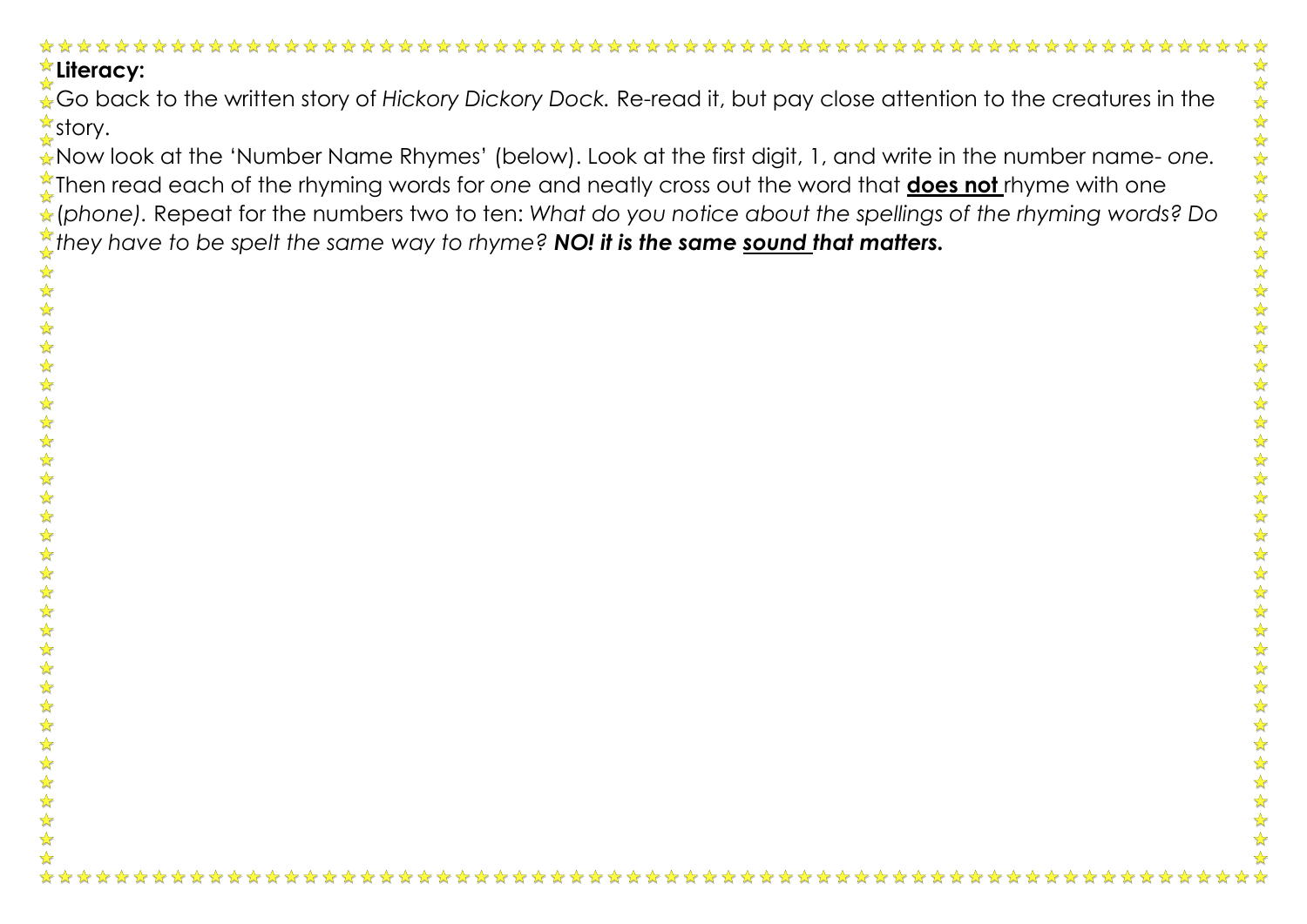|              |                       | <b>Number Name Rhymes</b> |  |
|--------------|-----------------------|---------------------------|--|
| <b>Digit</b> | <b>Number</b><br>name | <b>Rhymes</b>             |  |
| $\mathbf 1$  | one                   | done, phone, fun, sun     |  |
| 2            |                       | shoe, flew, bow, true     |  |
| 3            |                       | my, free, key, see        |  |
| 4            |                       | claw, far, door, more     |  |
| 5            |                       | hive, life, dive, alive   |  |
| 6            |                       | mix, tricks, fix, sack    |  |
| $\mathbb{Z}$ |                       | Devon, send, heaven       |  |
| 昙            |                       | gate, eggs, wait, late    |  |
| 9            |                       | mine, line, fine, name    |  |
| 10           |                       | then, again, ted, den     |  |
| 11           |                       | heaven, wing, Devon       |  |
| 12           |                       | delve, elf, shelf, calf   |  |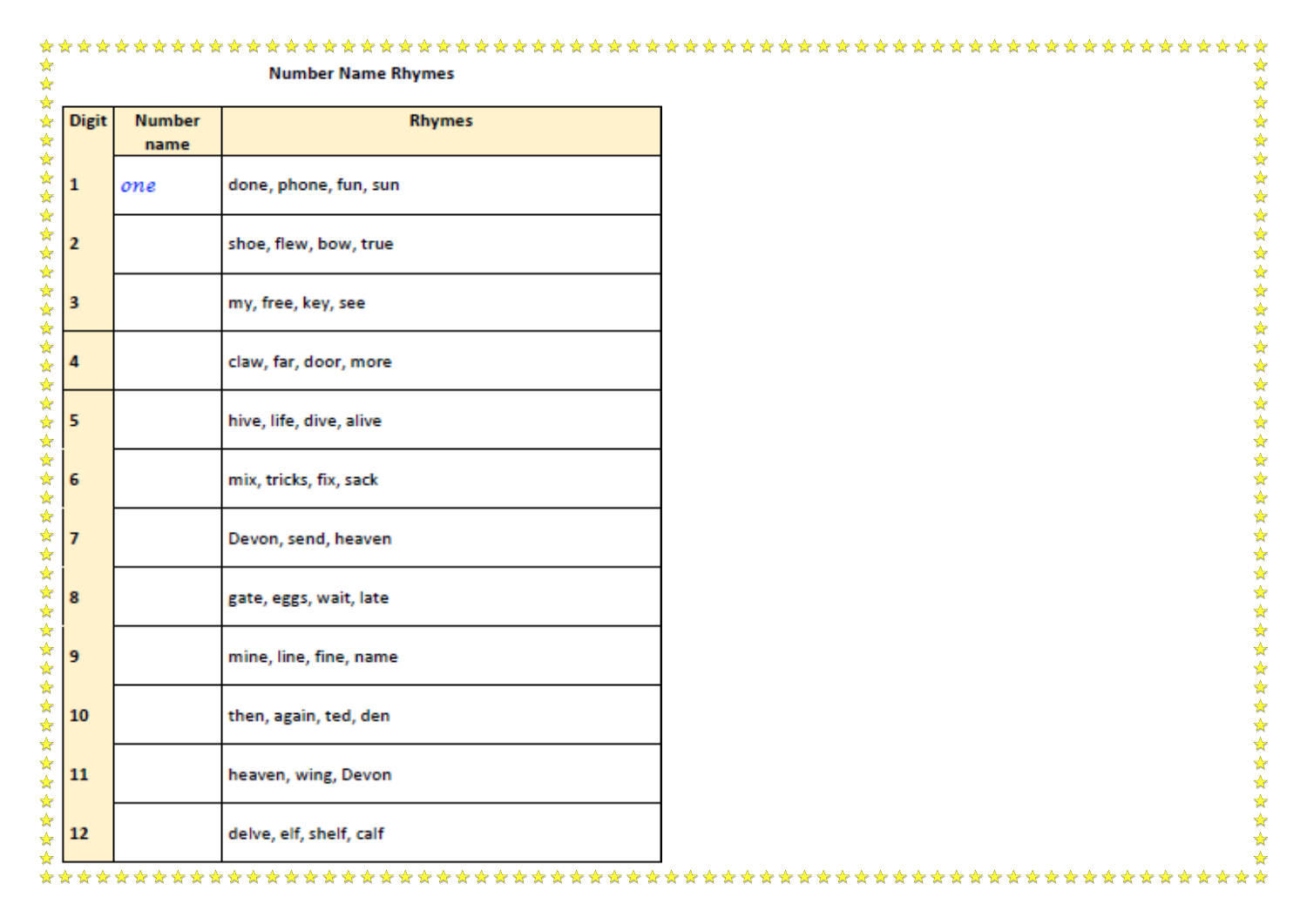Now for each number, add as many further rhymes of your own as you can. If you're stuck, use <https://www.poetry4kids.com/rhymes/>to help you. Add at least two rhymes to every number except 7 and 11. **Keep your page of rhymes for tomorrow!** 

**Spelling: Practise spelling your words in your fanciest handwriting, it might be dot to dot writing or flowery writing.** 

# **Adding s or es to words** If the end of a word sounds like 's', we add an 's' to make it plural. If it sounds like 'ez' and adds an extra syllable, we spell it with 'es'. spends rocks thanks catches fetches riches messes boxes don't old